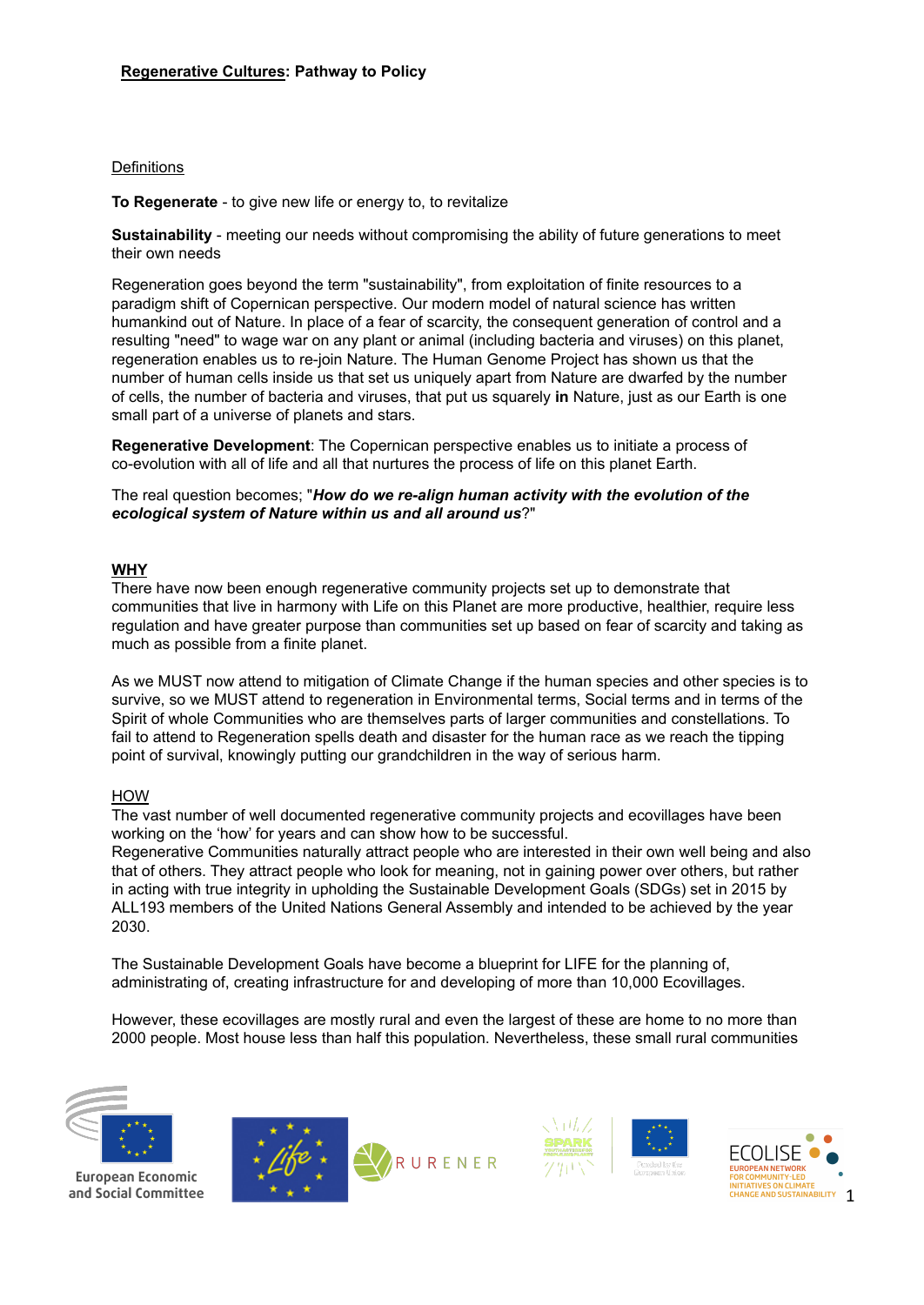have established a way of developing that has at its heart regeneration, creating a Network of communication, collaboration and support across the world.

Simultaneously communities within cities have recognized the need for a global shift in perspective and have created blueprints for change within a city environment.

Communities of all sizes and from all cultures are creating a multi-dimensional meshwork, as more and more people recognize the urgency for changing our shared beliefs and practices and the infrastructure and systems that hold old beliefs and practices in place.

This regenerative meshwork is creating an evolutionary intelligence working towards creating healthy towns, cities, countries, regions; Communities For Future.

It uses systems thinking and Integral Design to build both the inner and outer capacity in individuals and communities through coaching, education and training. It pays attention to [Culture](https://integralcity.com/intelligences/cultural.html) and [Structures](https://integralcity.com/intelligences/structural.html), using peaceful and active [Inquiry](https://integralcity.com/intelligences/inquiry.html) to generate discussions and collaboration; creating advocacy and policy strategies to bridge divides and responding, rather than reacting to, critical and emergent contexts.

# WHAT

As we move forward, transitioning into a world that will sustain into future generations, policy and decision making, actions and practice must

- Learn from nature and practise whole systems thinking
- Identify assets, needs and leverage points
- Adapt solutions to scale and context
- Be aware of privilege and use it for the benefit of all
- Build alliances across all divides
- Engage all stakeholders in designs for the future
- Spread core patterns of regeneration
- Listen to the feedback of the world, designing feedback and feed forward loops.

Areas of vital importance are best formulated by the Sustainable Development Goals (SDGs) adopted by the United Nations in 2015 as a universal call to action to end poverty, protect the planet, and ensure that by 2030 all people enjoy peace and prosperity.

### **Education**

Currently our education system is focused on creating obedient citizens rather than free thinking people. Career change is most often denied suitability due to the lack of a diploma and this restricts expansion of thinking in any particular area and reduces innovation. The challenge of the times requires educating for transitions, that is educating professionals and individuals to lead transformation of reality towards a cooperative society and regenerative future.

### **Health Care**



European Economic and Social Committee





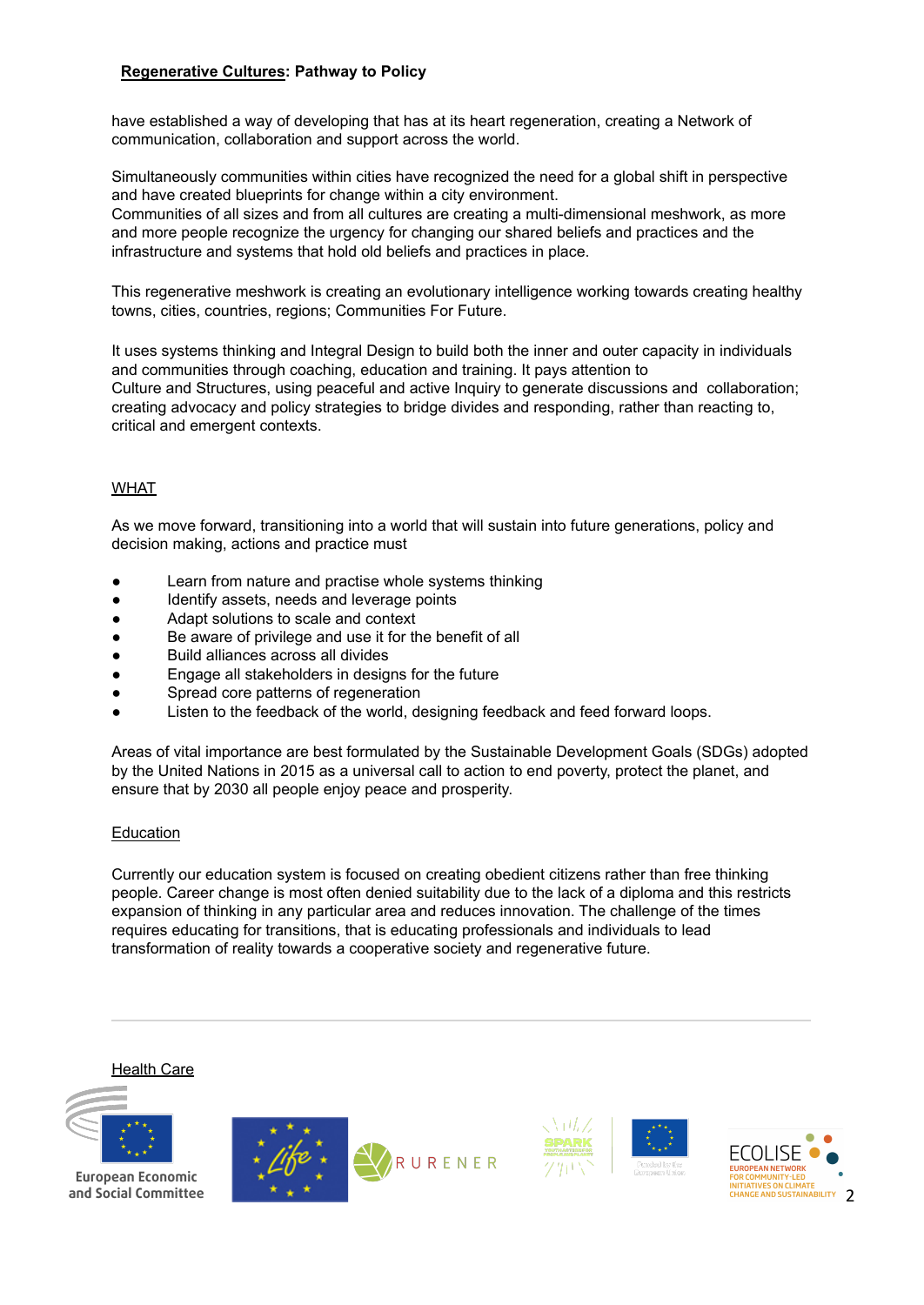Currently the sicker the population is, the higher the bills and income for the medical and pharmaceutical industries.

We need to create policies that have as their baseline the concept that the healthier the population, the higher the esteem and income for the doctor; and that place true emphasis on **Health** and **Care**. This includes truthfully educating citizens and doctors on what constitutes **good nutrition and activity**, focusing on **clean air** and **clean water and thus** providing an underlying basis for good health.

### Politics and Regulation

**Support from the EU**, both economic and otherwise, should always be tied to a **substantive report** that must be submitted by the beneficiary every 6 months and within 6 months of the end of the project. Late reports should incur an automatic per-day fine. Reports should be peer-reviewed by financially independent bodies and not subject to adjudication by the courts. Negative reviews automatically should entail full repatriation of the financial support within 3 months of review submission.

Decisions must be made for the highest possible good of the various aspects of survival (individual, offspring, family, group, society, other living beings, universe, spirituality).

As much as necessary, as little as possible!

Life-enhancing community-based decisions fill with joy and promote a willingness to take responsibility

### Business and Economy

Here we have a critical pathway dependency which up until now has blocked any significant progress towards climate justice. The attraction of profit in the short-term overwhelms longer-term considerations, even for the most "enlightened" of those in control of money, and therefore political power.

Instead of using true full-cost accounting for the assessment of any project, any cost, such as for maintaining or improving the environment, is termed an "extensive cost" and is not included in the cost/benefit analysis. Using cost/benefit, as opposed to risk/benefit, is inherently accepted. Why? Businesses should work on the principle of every waste is a resource, thus there is no such thing as waste. Already there are examples of this.

### For example

Nexalus focuses on electronics, which produce excessive heat, and finds a way to make the thermal energy useful. Data centers generate over 140m tons of CO2 annually to feed our demand for data, and as we consume more, they build more. Nexalus uses water to cool the data centers and make sure the water becomes hot enough to be useful for heating in neighbouring commercial, industrial and domestic sectors.

Mission Resources whose invention the HERU takes everyday items, which would have been destined for disposal, such as coffee cups, plastics and nappies, and converts them into energy to heat water for the occupants of the home or commercial building.

Businesses that focus on solutions to the problems of resource, climate change and biodiversity should be incentivised whilst those that continue to promote fossil fuels and destruction of environments should be heavily penalised.

#### **Livelihood**

The current economic and social models focus on the well-being of individuals rather than of whole communities and the wellbeing and financial profit for a small number of people are the most important decision-making criteria.

Much as first the industrial revolution and then the technological revolution were supposed to create a



**European Economic** and Social Committee





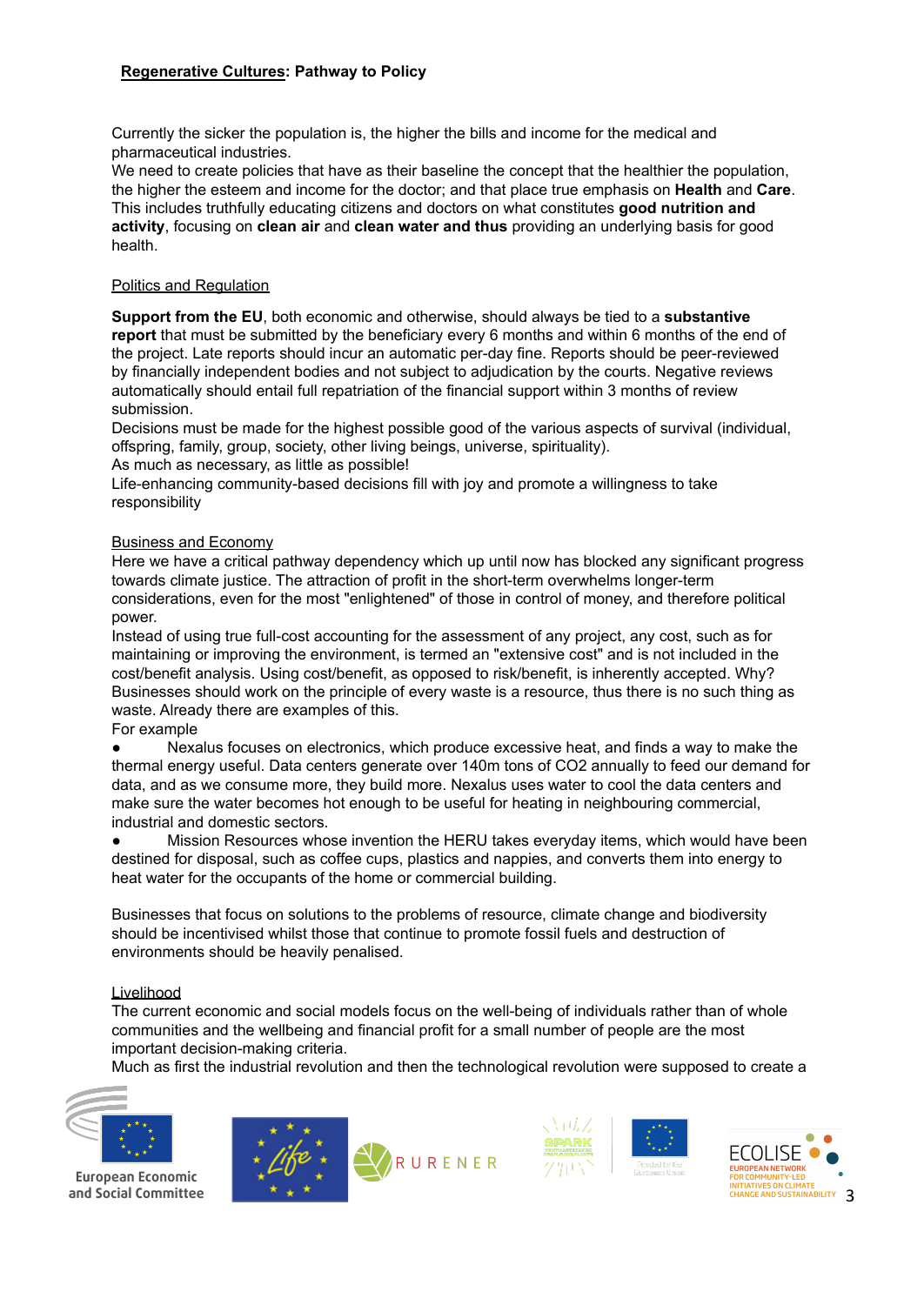world of plenty and give people more free time it is clear that it is neither technology nor resource that creates the unequal societies that dominate the western world.

### *We need to focus on Livelihood options that uphold the SDG's and reward people for all and any contributions to the community.*

The paradigm shift needed is away from individualism and isolation and towards generating resources to create a community based resilient environment.

As communities we need to decide what we value and enable livelihood for those providing what we value.

An example of this is the health care sector during the Covid 19 pandemic, when it became clear that frontline workers were vital and yet are amongst the lowest paid and from the most vulnerable and marginalised communities.

If we are to work towards the SDG's then SDG Goals 1. No Poverty and 2. Zero Hunger requires that we create a model of livelihood that is radically different to the current model that defines long hours at work and no free time and which most values activities that are not vital to life.

Pilot projects for **[Universal](https://docs.google.com/document/d/1KLBVzsCMG4JkedKFEjedbzvFOLCiyPs2iVsLhTHdfLQ/edit) Basic Income** are being trialled in several countries of the EU. These projects should be taken seriously and evaluated regarding their contribution to achieving the sustainable development goals. Those that successfully contribute to the sustainable development goals should be rapidly expanded and further developed.

### Planning

Whilst planning strategy and planning policy and law is developed at national and international government level, the interpretation of that planning policy is carried out at local level and is often subject to approval by local government who are often subject to lobbying by corporations who are putting in planning applications.

It must be seen that this is putting the cart before the horse, especially where Climate Change and environmental restoration is concerned.

As an example, however much a national government states a goal of reaching carbon neutrality by a certain date, when local governments approve planning applications that work against that commitment, the goal will be out of reach. Whatever is approved by local planning today sets the policy for the next twenty or thirty years. If local planning approves a fracking site or a drilling site, they have effectively committed to fossil fuel production for years to come, and this has major implications for distribution of those fossil fuels and lack of commitment to renewable energy.

Planning policy must be quickly communicated and enforceable at national and local level. Another example is when local planning is approved without proper environmental impact assessments or when the environmental impact assessment is organized by the company applying for planning permission. It is then left to citizens to raise the awareness and the funding to go to court to protect natural habitats that in theory are already protected by European Law.

#### Justice

Nature - all of life and not a select few - must be given legal and enforceable rights. The fictitious entity of corporations has been given them. People have legal and enforceable rights, corporations have enforceable rights why is nature excluded?

Our existing models of politics and government, manufacturing, commerce, agriculture, education, community, justice and economics are all failing to "take "swift and unified global action" to care for our common home.



European Economic and Social Committee







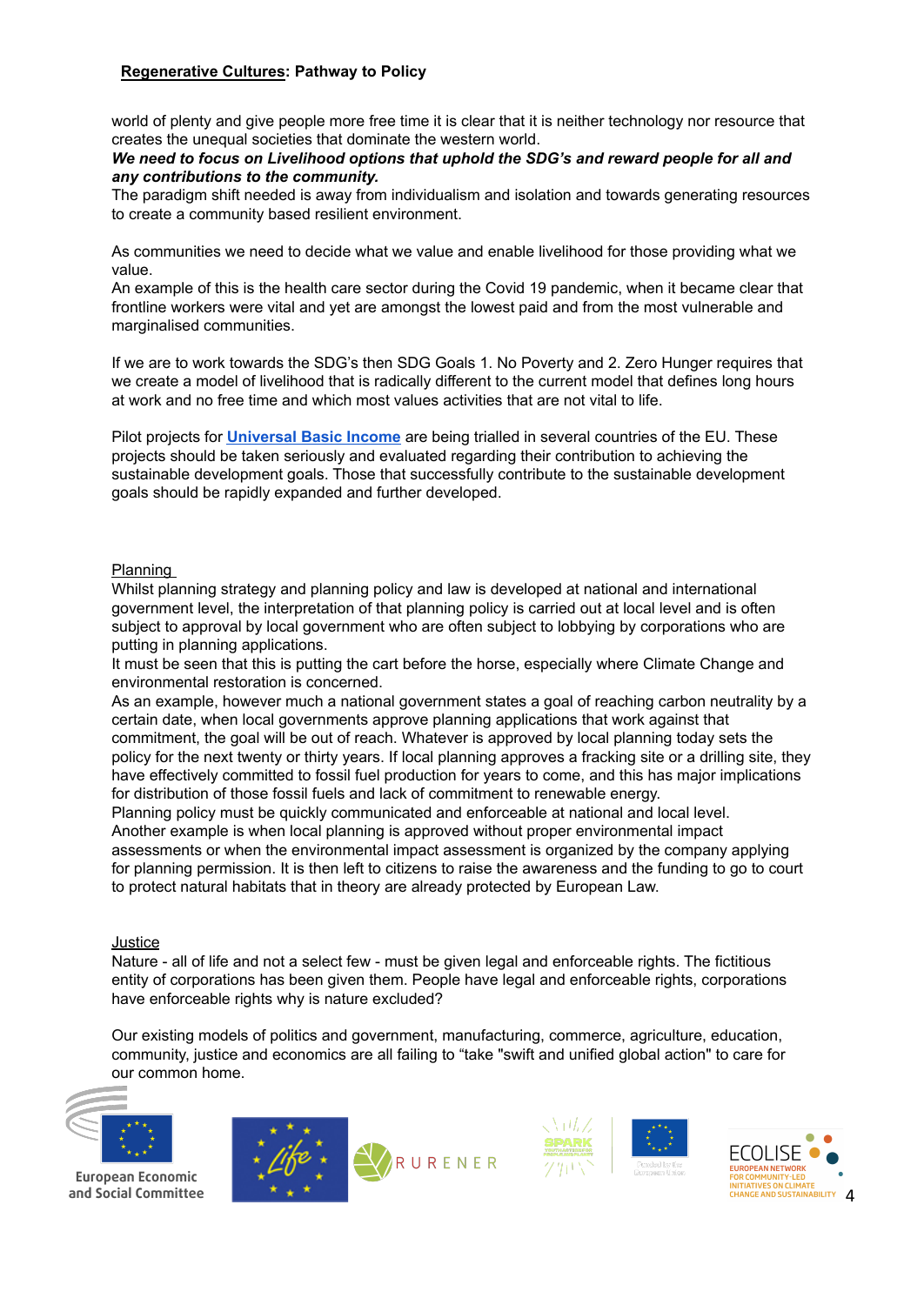We, as a species, are however incredibly smart and inventive, and it is our use of language that leads to our action. It is time to build new models that make the existing models obsolete, however human behaviour is such that we only take action when something is bothering us. If everything seems fine, we happily go along with business as usual. It is time to become inventive; and to do that we have to become anxious about the future. We must use language that urges all of us not to accept the current slow pace of change but envisages radical change. This pushes political decision makers towards that change.

If politicians in government, instead of resolving to 'examine the possibilities' for such legislation as making 'ecocide' a crime, instead voted to MAKE ecocide a crime and did so rapidly, then suddenly for the decision makers at the top of organisations that create ecocides, business as usual will no longer be fine. Suddenly they will have to take action; existing business models will threaten them with criminal proceedings and they will rapidly invent new and better business models.

### **Society**

The UN states that 68% of the world population is projected to live in Urban areas by 2050. Tokyo is the world's largest city with an agglomeration of 37 million inhabitants, followed by New Delhi with 29 million. Shanghai has 26 million, and Mexico City and São Paulo, each have around 22 million inhabitants. Cairo, Mumbai, Beijing and Dhaka all have close to 20 million. Whilst cities in Europe are somewhat smaller, nevertheless they can range between 1 million inhabitants in Cologne and 15.5 million inhabitants in Istanbul.

Almost all the examples of regenerative communities are small eco-villages set in rural areas and with fewer than 2,000 inhabitants. The largest of the Eco-villages could fit 500 times into each the smaller European Cities and could fit 7,750 times into Istanbul.

Many of the blockers to creating regenerative communities can be found within the challenges of upscaling what works in those ecovillages such that they can work in large fast-growing urban agglomerations.

With regards to society this needs a major focus on social justice, such that the extremes of inequality are dramatically reduced and it is made possible for people to create communities AND indeed to create regenerative communities.

Most Cities have grown out of villages and then smaller urban environments. Most of these smaller urban environments have no local governance and thus no say in the policy of their own future. These neighbourhoods need to be reconfigured to create regenerative communities.

Within this context policy makers and planners need to plan for the health and happiness of people and ecosystems rather than for economic profit of large industry. Cities need to be co-designed for people and community rather than for cars.

#### **Agriculture**

**CAP**: Agricultural subsidies on the basis of farm acreage need to be immediately terminated if we are to make progress on climate justice.

These subsidies create a land use which added to monocultures and industrial farming practices create a decrease in land suitable for food production because they deplete the soil rather than sustaining a nutrition rich soil with sequestered carbon.

Agricultural subsidies should be based on regenerative agriculture and holistic farming practices that aim to improve soil health organically, improve the water cycle, reverse climate change and expand biodiversity. This will entail avoiding use of chemical pesticides and naturally increasing the amount of arable topsoil, which to create a healthier food system.



European Economic and Social Committee